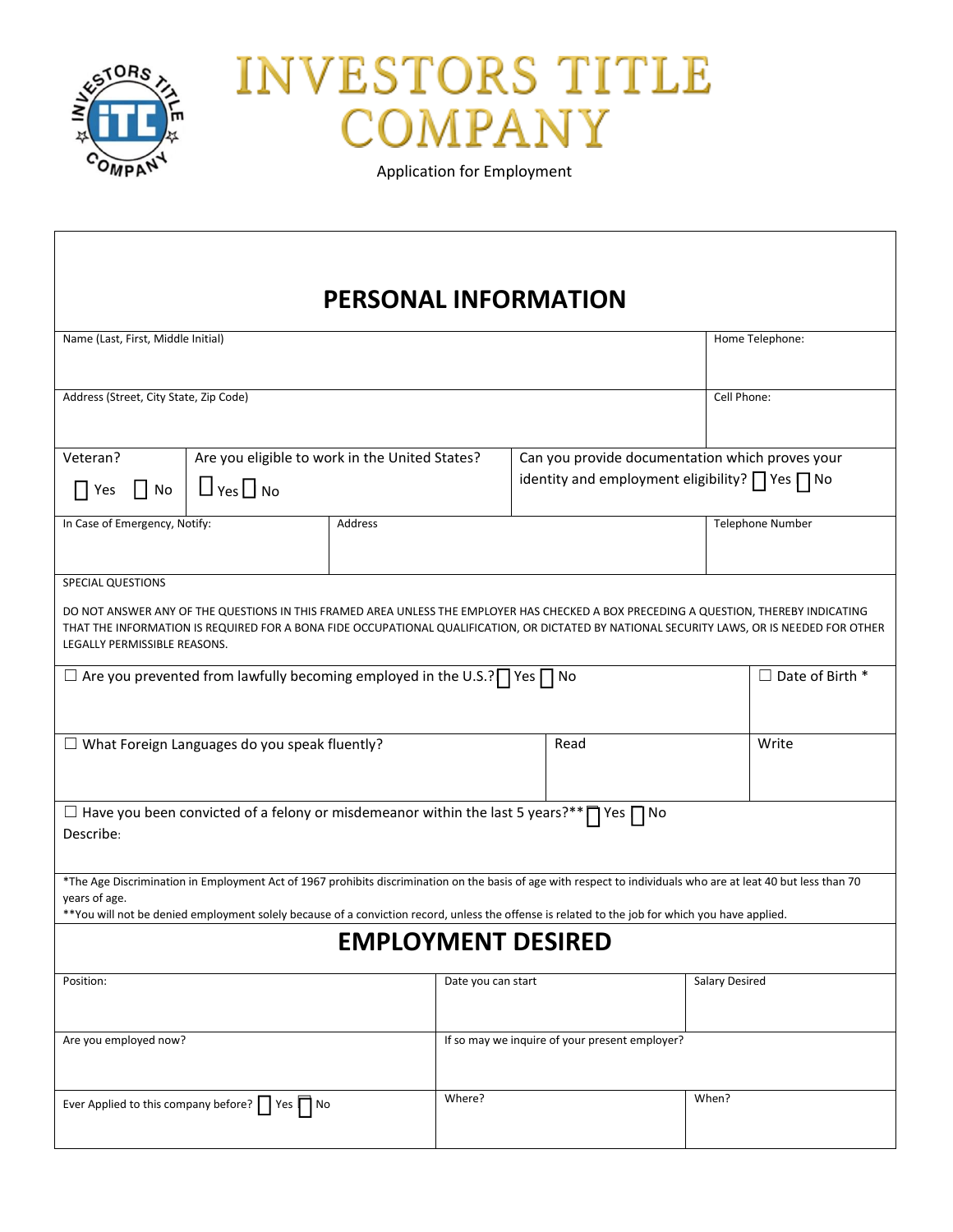## **EDUCATIONAL INFORMATION**

| Highest Grade Completed:                                                                         |                  |                                         |                            |                                                    |  |  |  |
|--------------------------------------------------------------------------------------------------|------------------|-----------------------------------------|----------------------------|----------------------------------------------------|--|--|--|
| Name of High School                                                                              | Location         | Course of Study                         | Dates Attended (From - To) | Diploma/Degree                                     |  |  |  |
|                                                                                                  |                  |                                         |                            |                                                    |  |  |  |
| Name of Technical/Vocational School                                                              | Location         | Course of Study                         | Dates Attended (From - To) | Diploma/Degree                                     |  |  |  |
|                                                                                                  |                  |                                         |                            |                                                    |  |  |  |
| Name of College or University                                                                    | Location         | Course of Study                         | Dates Attended (From - To) | Diploma/Degree                                     |  |  |  |
|                                                                                                  |                  |                                         |                            |                                                    |  |  |  |
| Other                                                                                            | Location         | Course of Study                         | Dates Attended (From - To) | Diploma/Degree                                     |  |  |  |
|                                                                                                  |                  |                                         |                            |                                                    |  |  |  |
|                                                                                                  |                  |                                         |                            |                                                    |  |  |  |
| List Scholastic Honors and Memberships                                                           |                  |                                         |                            |                                                    |  |  |  |
|                                                                                                  |                  |                                         |                            |                                                    |  |  |  |
| Indicate Other Qualifications and Skills, Such as Office Machines, Dictation, Technical Training |                  |                                         |                            |                                                    |  |  |  |
|                                                                                                  |                  |                                         |                            |                                                    |  |  |  |
|                                                                                                  |                  | <b>WORK EXPERIENCE</b>                  |                            |                                                    |  |  |  |
|                                                                                                  |                  |                                         |                            |                                                    |  |  |  |
| Firm Name                                                                                        |                  |                                         | Date Employed              |                                                    |  |  |  |
| Address                                                                                          |                  |                                         |                            | May we contact for references? PYes<br><b>T</b> No |  |  |  |
| Supervisors Name                                                                                 |                  |                                         | Telephone Number           |                                                    |  |  |  |
| Reason for Leaving                                                                               |                  |                                         |                            |                                                    |  |  |  |
| <b>Describe Duties</b>                                                                           |                  |                                         |                            |                                                    |  |  |  |
|                                                                                                  |                  |                                         |                            |                                                    |  |  |  |
|                                                                                                  |                  |                                         |                            |                                                    |  |  |  |
|                                                                                                  |                  |                                         |                            |                                                    |  |  |  |
| Firm Name                                                                                        | Date Employed    |                                         |                            |                                                    |  |  |  |
| Address                                                                                          |                  | May we contact for references? TYes TNo |                            |                                                    |  |  |  |
| Supervisors Name                                                                                 | Telephone Number |                                         |                            |                                                    |  |  |  |
| Reason for Leaving                                                                               |                  |                                         |                            |                                                    |  |  |  |
| <b>Describe Duties</b>                                                                           |                  |                                         |                            |                                                    |  |  |  |
|                                                                                                  |                  |                                         |                            |                                                    |  |  |  |
|                                                                                                  |                  |                                         |                            |                                                    |  |  |  |
|                                                                                                  |                  |                                         |                            |                                                    |  |  |  |
| Firm Name                                                                                        | Date Employed    |                                         |                            |                                                    |  |  |  |
| Address                                                                                          |                  | May we contact for references? TYes     |                            |                                                    |  |  |  |
| Supervisors Name                                                                                 | Telephone Number |                                         |                            |                                                    |  |  |  |
| Reason for Leaving                                                                               |                  |                                         |                            |                                                    |  |  |  |
| <b>Describe Duties</b>                                                                           |                  |                                         |                            |                                                    |  |  |  |
|                                                                                                  |                  |                                         |                            |                                                    |  |  |  |
|                                                                                                  |                  |                                         |                            |                                                    |  |  |  |
|                                                                                                  |                  |                                         |                            |                                                    |  |  |  |
|                                                                                                  |                  |                                         |                            |                                                    |  |  |  |